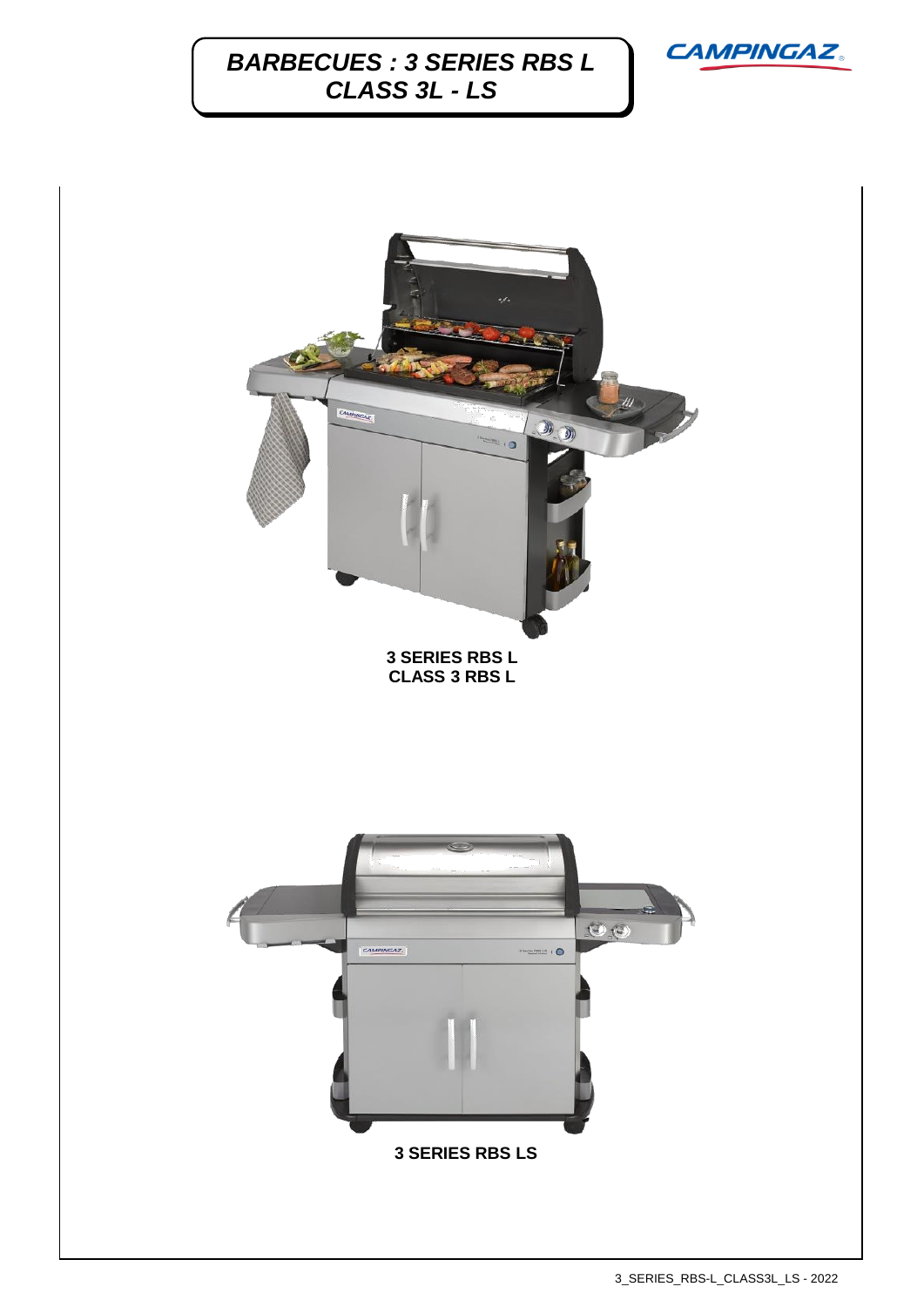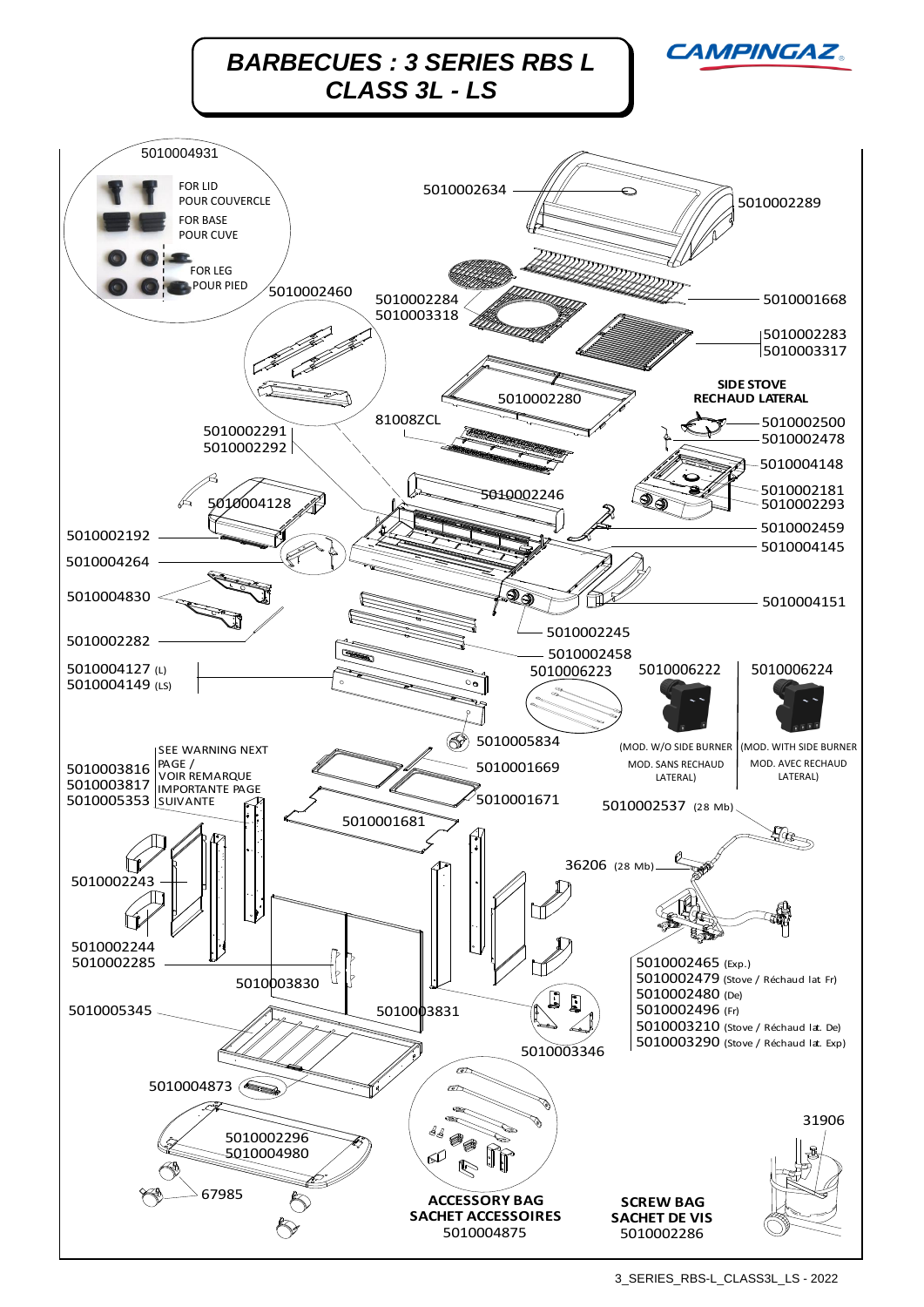

**WARNING : according to the production date of your barbecue, the legs and bottom skirt may have different references. ATTENTION : selon la date de fabrication de votre barbecue, les pieds et jupe peuvent avoir des références différentes.**

|                                              | <b>LEGS / PIEDS</b>      | <b>BOTTOM SKIRT / JUPE</b>                            |                                                                       |  |
|----------------------------------------------|--------------------------|-------------------------------------------------------|-----------------------------------------------------------------------|--|
| <b>MODELS WITHOUT</b><br><b>BOTTOM SKIRT</b> | 5010003816<br>5010005351 |                                                       |                                                                       |  |
| <b>IMODELES SANS JUPE</b>                    |                          |                                                       |                                                                       |  |
|                                              |                          |                                                       | <b>PRODUCTION</b><br><b>DATE</b>                                      |  |
| <b>MODELS WITH BOTTOM</b><br><b>ISKIRT</b>   | 5010003817               | 5010002296                                            | <b>BEFORE AUGUST</b><br><b>2017 / AVANT</b>                           |  |
| <b>IMODELES AVEC JUPE</b>                    |                          | (smooth painting / peinture lisse)                    | AOUT 2017 *                                                           |  |
|                                              |                          |                                                       |                                                                       |  |
| <b>MODELS WITH BOTTOM</b><br><b>ISKIRT</b>   | 5010005353               | 5010004980<br>(textured painting / peinture texturée) | <b>FROM AUGUST</b><br><b>2017 / A PARTIR</b><br><b>DE AOUT 2017 *</b> |  |
| <b>IMODELES AVEC JUPE</b>                    |                          |                                                       |                                                                       |  |

\* for the production date, see the sticker under the right side table (4 figures) OR on the engraving located underneath the ustensil hook / the grease tray (4 first figures).

\* Pour la date de production, voir l'autocollant situé sous la tablette droite (4 chiffres) OU la gravure sous le porte ustensiles de la tablette latérale gauche / la gravure sous le bac à graisse (les 4 premiers chiffres).

| <b>SPARE PARTS</b><br>REF. | <b>POINTS</b> | <b>EN DESCRIPTIONS</b>                                              | <b>FR DESCRIPTIONS</b>                                                  | ┙<br>3 SERIES RBS<br><b>RBS</b><br>CLASS <sub>3</sub> | $\overline{\mathbf{S}}$<br>3 SERIES RBS |
|----------------------------|---------------|---------------------------------------------------------------------|-------------------------------------------------------------------------|-------------------------------------------------------|-----------------------------------------|
| 31906                      | 30            | <b>CYLINDER STRAP</b>                                               | <b>SANGLE BOUTEILLE</b>                                                 | $\mathbf{x}$                                          | X                                       |
| 36206                      | 50            | <b>JET</b>                                                          | <b>INJECTEUR</b>                                                        | X                                                     | X                                       |
| 67985                      | 90            | SET OF WHEELS (x2)                                                  | <b>ENSEMBLE ROUES (x2)</b>                                              | $\mathbf x$                                           | X                                       |
| 81008ZCL                   | 90            | <b>HEAT DIFFUSER (x1)</b>                                           | DIFFUSEUR DE CHALEUR (x1)                                               | X                                                     | X                                       |
| 5010001668                 | 120           | <b>WARMING GRID</b>                                                 | <b>GRILLE DE MIJOTAGE</b>                                               | $\mathbf x$                                           | X                                       |
| 5010001669                 | 30            | <b>GREASE DRAWER TENT</b>                                           | TENTE TIROIR RAMASSE GRAISSE                                            | X                                                     | X                                       |
| 5010001671                 | 50            | <b>GREASE PLATE (x1)</b>                                            | PLATEAU RAMASSE GRAISSE (x1)                                            | $\mathbf x$                                           | X                                       |
| 5010001681                 | 60            | <b>HEAT SHIELD</b>                                                  | PARE CHALEUR                                                            | X                                                     | X                                       |
| 5010002181                 | 50            | <b>SIDE STOVE BURNER</b>                                            | <b>BRULEUR POUR RECHAUD LATERAL</b>                                     |                                                       | X                                       |
| 5010002192                 | 40            | <b>USTENSIL HOOK</b>                                                | PORTE USTENSILES                                                        | $\boldsymbol{x}$                                      | X                                       |
| 5010002243                 | 70            | LEFT OR RIGHT SIDE PANEL (LIGHT GREY)                               | PANNEAU LATERAL GAUCHE OU DROITE                                        | X                                                     | X                                       |
| 5010002244                 | 70            | <b>LATERAL BASKET</b>                                               | <b>PANIER LATERAL</b>                                                   | $\boldsymbol{x}$                                      | X                                       |
| 5010002245                 | 50            | CHROMED KNOB (x2)                                                   | <b>VOLANT CHROME (x2)</b>                                               | $\pmb{\chi}$                                          | X                                       |
| 5010002246                 | 70            | <b>WINDSHIELD</b>                                                   | <b>PAREVENT</b>                                                         | $\boldsymbol{x}$                                      | X                                       |
| 5010002280                 | 140           | <b>REMOVABLE BASE</b>                                               | <b>CUVE AMOVIBLE</b>                                                    | X                                                     | X                                       |
| 5010002282                 | 30            | REINFORCEMENT WIRE SIDE SHELF                                       | FIL RENFORT ETAGERE                                                     | $\boldsymbol{x}$                                      | X                                       |
| 5010002283                 | 260           | REVERSIBLE ENAMELLED CAST IRON<br><b>COOKING GRIDDLE - SHINY</b>    | PLAQUE DE CUISSON FONTE EMAILLEE<br><b>REVERSIBLE - BRILLANTE</b>       | X                                                     | X                                       |
| 5010002284                 | 260           | <b>ENAMELLED CAST IRON COOKING GRID</b><br>(FRAME + CIRCLE) - SHINY | <b>GRILLE DE CUISSON FONTE EMAILLEE</b><br>(CADRE + CERCLE) - BRILLANTE | X                                                     | X                                       |
| 5010002285                 | 50            | <b>DOOR HANDLE</b>                                                  | POIGNEE DE PORTE                                                        | $\mathbf{x}$                                          | $\mathbf{x}$                            |
| 5010002286                 | 70            | <b>SCREW BAG</b>                                                    | SACHET DE VIS                                                           | $\boldsymbol{x}$                                      | X                                       |
| 5010002289                 | 750           | STAINLESS STEEL LID WITH THERMOMETER                                | <b>COUVERCLE INOX AVEC THERMOMETRE</b>                                  | $\mathbf{x}$                                          | X                                       |
| 5010002291                 | 520           | <b>BURNER 28Mb</b>                                                  | <b>BRULEUR 28Mb</b>                                                     | $\boldsymbol{x}$                                      | X                                       |
| 5010002292                 | 520           | <b>BURNER 50Mb</b>                                                  | <b>BRULEUR 50Mb</b>                                                     | X                                                     | <b>X</b>                                |
| 5010002293                 | 50            | <b>KNOB FOR SIDE STOVE</b>                                          | <b>VOLANT POUR RECHAUD LATERAL</b>                                      |                                                       | X                                       |
| 5010002296                 | 130           | SKIRT (MOD. BEFORE 2018)                                            | JUPE (MOD. AVANT 2018)                                                  |                                                       | X                                       |
| 5010002458                 | 50            | <b>GREASE DRAWER RAILS (x2)</b>                                     | RAILS POUR TIROIR A GRAISSE (x2)                                        | X                                                     | X                                       |
| 5010002459                 | 170           | <b>CROSS LIGHTING BURNER</b>                                        | <b>BRULEUR INTER ALLUMAGE</b>                                           | $\boldsymbol{x}$                                      | X                                       |
| 5010002460                 | 90            | <b>SPACERS FOR BASE</b>                                             | ENTRETOISES POUR CUVE                                                   | $\boldsymbol{x}$                                      | X                                       |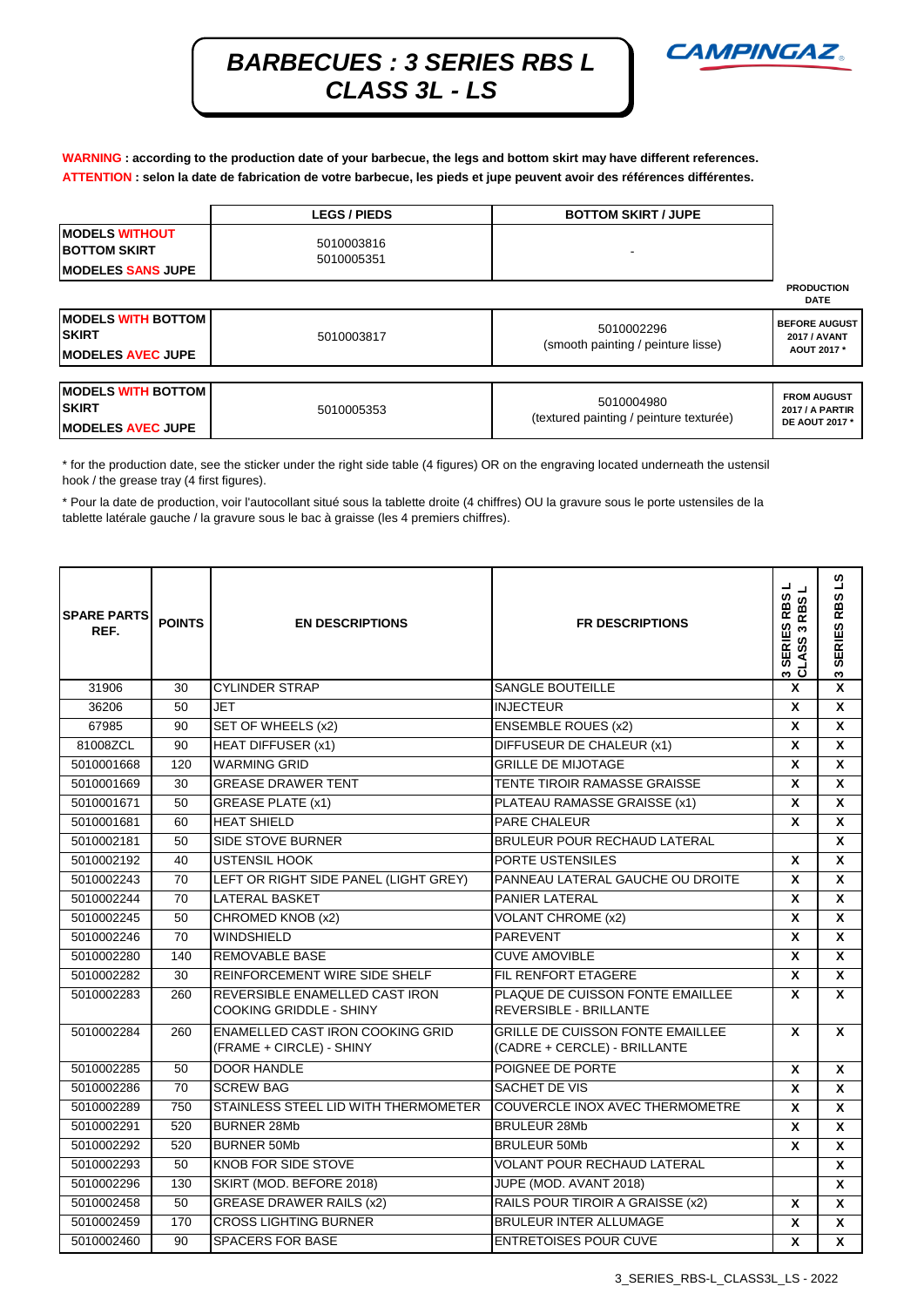

| <b>SPARE PARTS</b><br>REF. | <b>POINTS</b> | <b>EN DESCRIPTIONS</b>                                               | <b>FR DESCRIPTIONS</b>                                                             | ᆜ<br>┙<br>ທ<br><b>RBS</b><br>RB<br><b>SERIES</b><br>3 SERIES<br>CLASS 3 F | RBSLS<br><b>SERIES</b><br>ω |
|----------------------------|---------------|----------------------------------------------------------------------|------------------------------------------------------------------------------------|---------------------------------------------------------------------------|-----------------------------|
| 5010002465                 | 320           | GAS PIPE 28Mb (Export)                                               | <b>TUBULURE 28Mb (Export)</b>                                                      | X                                                                         |                             |
| 5010002478                 | 30            | <b>ELECTRODE</b>                                                     | <b>ELECTRODE</b>                                                                   |                                                                           | X                           |
| 5010002479                 | 430           | STOVE GAS PIPE 28Mb 1/2" (Fr)                                        | TUBULURE RECHAUD 28Mb 1/2" (Fr)                                                    |                                                                           | X                           |
| 5010002480                 | 880           | GAS PIPE 50Mb 1/4" (De)                                              | TUBULURE 50Mb 1/4" (De)                                                            | X                                                                         |                             |
| 5010002496                 | 320           | GAS PIPE 28Mb 1/2" (Fr)                                              | TUBULURE 28Mb 1/2" (Fr)                                                            | X                                                                         |                             |
| 5010002500                 | 50            | SIDE STOVE PAN SUPPORT                                               | SUPPORT DE CASSEROLE RECHAUD                                                       |                                                                           | X                           |
| 5010002537                 | 30            | <b>JET</b>                                                           | <b>INJECTEUR</b>                                                                   | X                                                                         | X                           |
| 5010002634                 | 50            | THERMOMETER WITH BEZEL                                               | THERMOMETRE AVEC COUPELLE                                                          | X                                                                         | X                           |
| 5010003210                 | 430           | STOVE GAS PIPE 50Mb 1/4" (De)                                        | TUBULURE RECHAUD 50Mb 1/4" (De)                                                    |                                                                           | X                           |
| 5010003290                 | 430           | STOVE GAS PIPE 28Mb (Export)                                         | TUBULURE RECHAUD 28Mb (Export)                                                     |                                                                           | X                           |
| 5010003317                 | 220           | REVERSIBLE ENAMELLED CAST IRON<br>COOKING GRIDDLE - MATTE            | PLAQUE DE CUISSON FONTE EMAILLEE<br><b>REVERSIBLE - MATE</b>                       | X                                                                         | X                           |
| 5010003318                 | 200           | <b>ENAMELLED CAST IRON COOKING GRID</b><br>(FRAME + CIRCLE) - MATTE  | <b>GRILLE DE CUISSON FONTE EMAILLEE</b><br>(CADRE + CERCLE) - MATE                 | X                                                                         | X                           |
| 5010003346                 | 40            | AXLE SUPPORTS FOR DOORS (MOD. 2016<br>AND AFTER) + 2 CHASSIS SQUARES | SUPPORTS AXE PORTES (MOD. A PARTIR DE<br>2016) + 2 EQUERRES CHASSIS                | $\mathbf{x}$                                                              | X                           |
| 5010003816                 | 280           | KIT LEGS (X4) (MOD. 2016 AND AFTER)                                  | KIT PIEDS (X4) (MOD. A PARTIR DE 2016)                                             | X                                                                         |                             |
| 5010003817                 | 290           | KIT LEGS (X4) (MOD. 2016-2017)                                       | KIT PIEDS (X4) (MOD. 2016-2017)                                                    |                                                                           | X                           |
| 5010003830                 | 140           | LEFT DOOR WITHOUT HANDLE (MOD. 2016<br>AND AFTER) - (LIGHT GREY)     | PORTE GAUCHE SANS POIGNEE (MOD. A<br>PARTIR DE 2016) - (GRIS CLAIR)                | X                                                                         | X                           |
| 5010003831                 | 140           | RIGHT DOOR WITHOUT HANDLE (MOD. 2016<br>AND AFTER) - (LIGHT GREY)    | PORTE DROITE SANS POIGNEE (MOD. A<br>PARTIR DE 2016) - (GRIS CLAIR)                | $\mathbf{x}$                                                              | X                           |
| 5010004127                 | 160           | TOP + BOTTOM FRONT PANELS - TEXTURED<br><b>LIGHT GREY</b>            | CONSOLES HAUT + BAS - GRAINE GRIS CLAIR                                            | X                                                                         |                             |
| 5010004128                 | 220           | LEFT SIDE TABLE - TEXTURED DARK GREY                                 | ETAGERE GAUCHE - GRAINE GRIS FONCE                                                 | X                                                                         | X                           |
| 5010004145                 | 190           | RIGHT SIDE TABLE - TEXTURED DARK GREY                                | TABLETTE LATERALE DROITE - GRAINE GRIS<br><b>FONCE</b>                             | X                                                                         |                             |
| 5010004148                 | 190           | SIDE BURNER SHELF W/LID - TEXTURED<br>DARK GREY (3 SERIES RBS)       | ETAGERE RECHAUD LAT. AVEC COUVERCLE -<br><b>GRAINE GRIS FONCE (3 SERIES RBS)</b>   |                                                                           | X                           |
| 5010004149                 | 160           | TOP + BOTTOM FRONT PANEL - TEXTURED<br>LIGHT GREY                    | CONSOLE HAUT + BAS - GRAINE GRIS CLAIR                                             |                                                                           | X                           |
| 5010004151                 | 110           | SIDE TABLE END + HANDLE - TEXTURED<br>DARK GREY (LEFT and RIGHT)     | ENJOLIVEUR + POIGNEE - GRAINE GRIS<br>FONCE (GAUCHE et DROITE)                     | x                                                                         | x                           |
| 5010004264                 | 130           | KIT OF ELECTRODES + HOUSINGS                                         | KIT ELECTRODES + SUPPORTS ELECTRODES                                               | X                                                                         | X                           |
| 5010004830                 | 60            | SIDE SHELF SUPPORTS (RIGHT AND LEFT) -<br><b>TEXTURED DARK GREY</b>  | SUPPORTS ETAGERE (DROITE ET GAUCHE) -<br><b>GRAINE GRIS FONCE</b>                  | X                                                                         | <b>X</b>                    |
| 5010004873                 | 50            | MAGNETS (X2)                                                         | AIMANTS (X2)                                                                       | X                                                                         | X                           |
| 5010004875                 | 100           | <b>ACCESSORY BAG</b>                                                 | SACHET D'ACCESSOIRES                                                               | X                                                                         | Χ                           |
| 5010004931                 | 50            | LID PADS $(x2)$ + BASE CUSHIONS $(x2)$ + LEG<br>GROMMETS(x4)         | PATINS COUVERCLE(x2) + BOUCHONS<br>CUVE(x2) + RONDELLES PIED(x4)                   | Χ                                                                         | X                           |
| 5010004980                 | 120           | SKIRT (MOD. 2018 AND AFTER)                                          | JUPE (MOD. A PARTIR DE 2018)                                                       |                                                                           | X                           |
| 5010005345                 | 260           | CHASSIS (MOD. 2019 AND AFTER)                                        | CHASSIS (MOD. A PARTIR DE 2019)                                                    | X                                                                         | X                           |
| 5010005351                 | 280           | KIT LEGS (X4) (MOD. 2019 AND AFTER)                                  | KIT PIEDS (X4) (MOD. A PARTIR DE 2019)                                             | X                                                                         |                             |
| 5010005353                 | 280           | KIT LEGS (X4) (MOD. 2019 AND AFTER)                                  | KIT PIEDS (X4) (MOD. A PARTIR DE 2019)                                             |                                                                           | <b>X</b>                    |
| 5010005834                 | 40            | PUSH BUTTON ELECTRONIC IGNITOR<br>(SILVER CAP)                       | BOUTON POUSSOIR TRAIN D'ETINCELLES<br>(BOUTON ARGENTE)                             | X                                                                         | x                           |
| 5010006222                 | 90            | ELECTRONIC IGNITOR 2 OUTLETS (FOR<br>BARBECUE WITHOUT SIDE BURNER)   | BOITIER ALLUMAGE ELECTRONIQUE 2<br>SORTIES (POUR BARBECUE SANS RECHAUD<br>LATERAL) | X                                                                         | <b>X</b>                    |
| 5010006223                 | 50            | WIRES FOR 2-4 OUTLETS ELECTRONIC<br><b>IGNITORS</b>                  | CABLES POUR BOITIER ALLUMAGE<br>ELECTRONIQUE 2-4 SORTIES                           | X                                                                         | X                           |